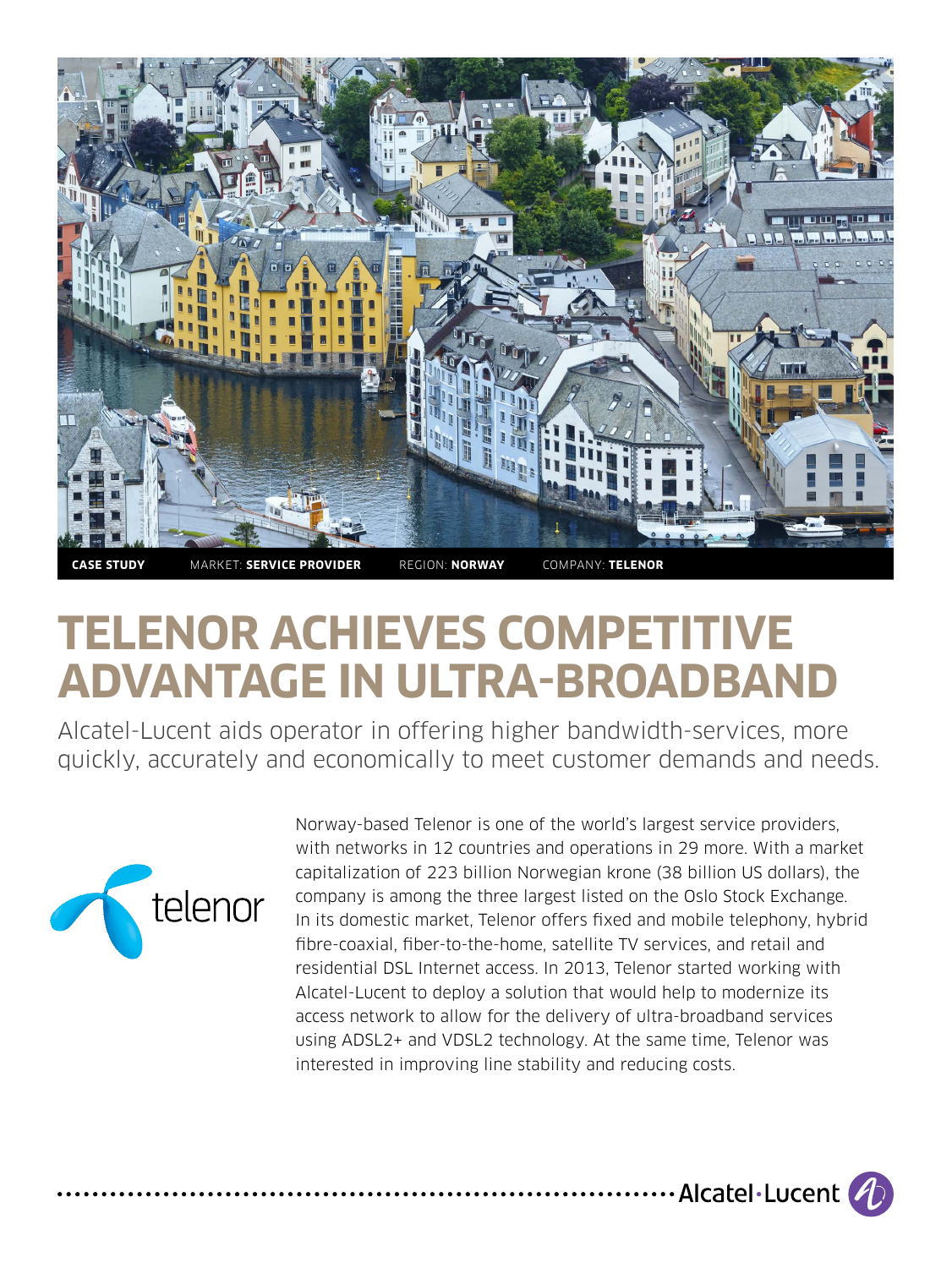#### CHALLENGES

- Offer higher broadband speeds, based on market demand
- Identify and prequalify customers suitable for an upgrade to ADSL2+ or VDSL2
- Improve accuracy of speed predictions for DSL services, currently based on very conservative line-length tables
- Avoid unstable DSL connections, which result in poor quality of experience (QoE) and customer complaints
- Improve visibility of problems at the DSL layer
- Reduce copper-pair related faults impacting VDSL2 performance

## **SOLUTION**

- Motive® Network Analyzer Copper (NA-C): a comprehensive line testing, diagnosis and optimization solution for DSL networks, featuring:
	- ¬ Upgrade Predictor: ensures that the service requested by the customer can
	- ¬ Dynamic Line Management: proactively guarantees the stability of the line for the highest possible profile
- Proactive maintenance through continuous monitoring
- Optimal line stability and quality through automated line profile configuration

### **BENEFITS**

- Increase in reported quality of customer experience (with VDSL) by 40 to 80 percent
- Reduced churn, owing to higher speeds offered
- Customers provided with accurate estimate of speed prior to upgrade
- Fewer faulty deliveries and fault-handling costs
- Increased revenue Upgrade Predictor increased the number of potential upgrade candidates
- Accelerated time to accurate troubleshooting
- Minimized service downtime
- Complete, real-time view of the DSL layer
- Dramatic reductions in OPEX through reduced field interventions and Help Desk calls

Telenor **ALCATEL-LUCENT CASE STUDY**



## THE CHALLENGES

Demand for higher-bandwidth services and applications — such as video-ondemand and online gaming — is increasing in Norway. At the same time, Telenor is facing growing competition from FTTH providers in the broadband market. The operator was conducting a massive infrastructure upgrade, but was looking for additional ways to increase the speed of its DSL service to maintain market share until a realistic transition from copper to fiber was possible.

In the interim, a decision to modernize its DSL network was made, upgrading the existing broadband copper infrastructure with VDSL2 technology to enable higher data speeds. Deployment is currently underway, and Telenor expects to have its 500,000 DSL lines migrated to the new VDSL2 platform by 2015.

VDSL2 is capable of speeds of up to 100 Mb/s downstream at 1,000 meters. However, in most deployments, the speed is limited by noise originating from other lines in the same bundle, a phenomenon called crosstalk. Making matters more difficult, crosstalk is not static, but instead constantly changes. This requires operators to constantly monitor their VDSL2 lines to ensure the proper line profiles are being used.

To efficiently offer ultra-broadband services, Telenor needed a way to accurately determine which of its existing DSL lines could be upgraded to VDSL2 without issue, and which ones needed additional infrastructure changes. In addition, the operator wanted to be able to provide DSL subscribers with the realistic attainable speed they could expect to receive if they upgraded to VDSL2. This would help to manage customer expectations and minimize

faulty deliveries that often lead to customer support calls. Finally, Telenor needed a solution to monitor and manage the entire system's performance, proactively detecting any issues and adjusting settings to maintain broadband performance while minimizing human intervention.

### WHY ALCATEL-LUCENT

As market leaders in fixed ultrabroadband access, Alcatel-Lucent was the natural choice for Telenor to help ensure the delivery of the enhanced service.

*"We selected Alcatel-Lucent because we wanted the most reliable and technically advanced product on the market," said Terje Foyn Johannessen, Director of Telephony & Broadband at Telenor Norway.* 

"Alcatel-Lucent is widely recognized in the industry for its leadership in DSL, they're continuously pushing the boundaries of what's possible with the technology, making it faster, easier and more cost-efficient to offer ultrabroadband services."

*"Deployment of the Motive Network Analyzer and VDSL2 technology directly supports our goal to provide high speed services with high quality and stability to all our DSL subscribers."*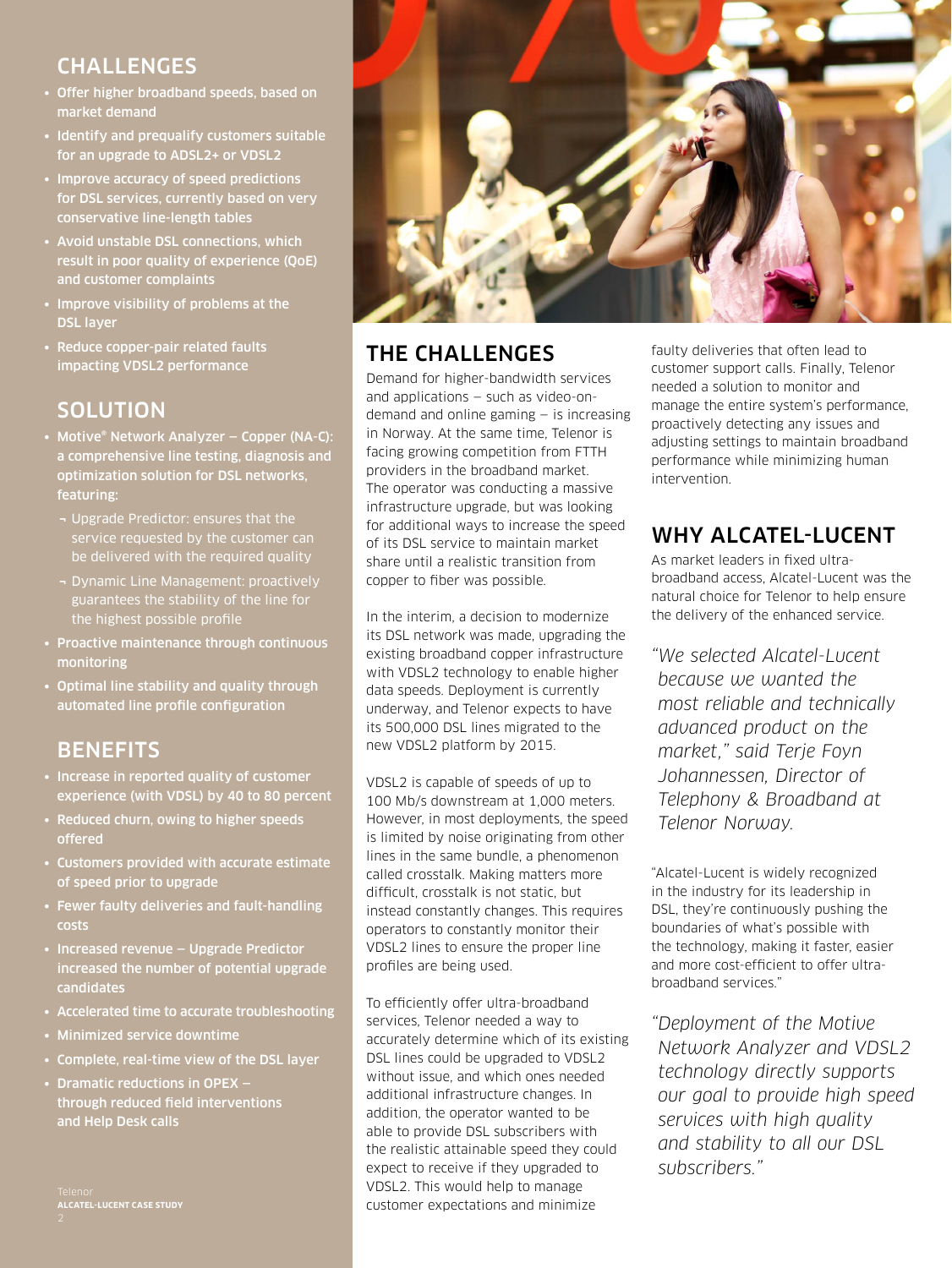#### THE SOLUTION

To help Telenor overcome the technical hurdles of delivering VDSL2 services to its commercial and residential customers, Alcatel-Lucent provided the Motive® Network Analyzer — Copper (NA-C). This market-proven solution integrates line testing, diagnosis, and optimization, and helps operators ensure that DSL lines meet quality and stability requirements to successfully deploy high-speed Internet and triple play services. Motive NA-C supports operational best practices throughout the life cycle of the access lines, including planning, prequalification, provisioning, maintenance, troubleshooting, and customer support.

#### Upgrade Predictor

As Telenor begins offering VDSL services, the Motive NA-C Upgrade Predictor allows the operator to see how well the technology will work on existing infrastructure, and where improvements might be needed. Upgrade Predictor takes snapshot views of each individual DSL line based on values obtained from customer premises equipment (CPE) and the DSL access multiplexer (DSLAM) over a period of weeks. This

provides Telenor with the attainable bit rate when upgrading a line to VDSL2 technology, increases the success rate for the upgrade, identifies where remote cabinets may be needed, and makes it possible to accurately calculate the associated cost of offering an upgrade. Figure 1 shows the results forecast by Upgrade Predictor (left) and actual results (right) for maximum attainable speeds for converting an ADSL/2+ line to VDSL2. The two graphs are nearly identical, highlighting the accuracy of the Upgrade Predictor.

#### Dynamic Line Management (DLM)

DLM enables automatic line reconfiguration, ensuring the best profile is assigned to the line in combination with its service. Using a real-time and per-line approach, DLM automatically monitors the condition of each of the lines in the network, and uses a variety of factors to optimize speed and preserve stability. It creates a number of optimum profiles that can be applied automatically depending on conditions within the network. By so doing, DLM guarantees quality of service (QoS) for all lines both legacy DSL and VDSL2 — while improving the performance.



#### Results forecast by Upgrade Predictor (left) and actual results (right).



US Attainable Diff: Predicted (May 14: ADSL2+) Reported (July11: VDSL2)



Telenor **ALCATEL-LUCENT CASE STUDY**